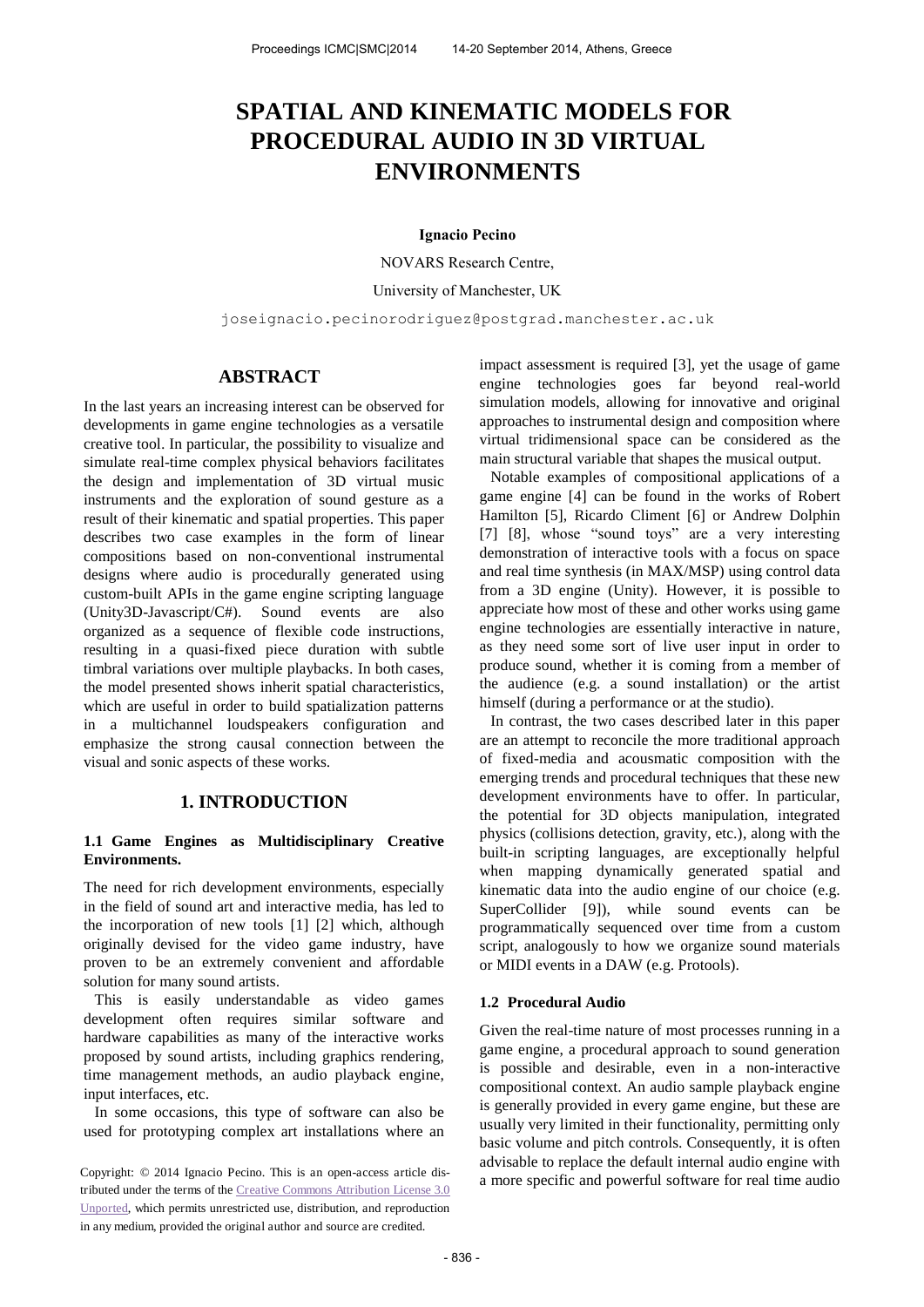processing such as Supercollider or MAX/MSP. Both sides of the system (game engine and external audio software) are then interconnected using a standard communication protocol such as OSC [10].

Procedural audio [11], as opposed to recorded sound, is created in real time according to a set of rules or algorithms (sound as a process), reducing the amount of raw audio data needed to play a music piece although considerably more demanding in terms of CPU usage.

#### **1.3 Live Coding vs. Sequenced Code.**

The use of live coding (on-the-fly programming) as a form of musical expression is an increasingly popular practice within the music community. Supercollider and Chunk [12] are well-known examples of object-oriented programming languages that allow live interaction with code and improvisation.

On the other hand, the scripting languages that most game engines include (JavaScript and C# in Unity, Python in Blender, etc.) do not permit code modifications at runtime but, in most situations, they are still capable of managing time efficiently, as long as we do not require sample accurate audio processing.

In the two case examples proposed here, the scripting programming language is utilized in three different ways, corresponding to the three stages of the proposed compositional method.

First, it is required to implement the basic structural design of our virtual instrument, including the characteristic variables and components of the system.

Secondly, it allows us to define a set of functions or subroutines describing what our virtual instrument is able to perform (instrumental techniques) as result of the manipulation of the previous variables and objects.

Thirdly, as we mentioned earlier, all these functions (API) can be called as an organized sequence of events to create the temporal structure of the final musical piece (specific examples will be presented later in this paper).

Across all these three stages, minor random elements are introduced into the instrumental design and related algorithms, so the final output will be a piece with an approximate total duration that exhibits a macroscopic deterministic behavior while presenting interesting small variations at a microscopic level which are not directly determined by the composer (in contrast with conventional fixed-media pieces).

# **2. VIRTUAL 3D INSTRUMENT IMPLEMENTATION**

Efforts to build virtual 3d instruments for musical interaction can be found prior to the emergence of game engines technologies [13], but the workflow involved in this process and the quality of the final output has benefited from the general features present in this accessible and "ready-to-use" development framework.

#### **2.1 Space as the starting point**

The two pieces we are about to discuss next, make extensive use of these virtual 3D environments, proposing non-conventional instrumental models with strong spatial attributes. The first piece ("Singularity") uses a sonification of cellular automata to explore the growth and dissemination patterns of its cells as a motif generator for spatial concatenative synthesis. On the other hand, the second piece studies the kinematic behavior and sonic potential of a set of virtual rings, organized as a fractal geometric construct known as Apollonian Gasket<sup>1</sup>, which is recursively generated from triples of circles where each circle is tangent to the other two. Given the elements involved—materials/physical objects, sound and movement—this second piece displays manifest similarities with generic sound sculpture works [14].

Nevertheless, none of the instruments employed in these pieces imitate any real-world conventional instrumental design, but suggest more abstract prototypes based on mathematical models. Thus, the focus is not on simulation but on the use of space and the possibility of composing original pieces using bespoke experimental instruments that might otherwise be difficult and expensive to implement in a real-world situation.

#### **2.2 The Audiovisual Dilemma**

It seems to be clear that the possibility of real-time visualization and manipulation of 3D objects within a game engine is certainly helpful when designing and implementing 3D virtual instruments, as we are establishing direct causal relationships between the operation/behavior of the simulated physical system and the following sonic output. However, since the main goal of the proposed method is to deliver a non-interactive music composition, it is not so clear what the nature of the final piece should be: acousmatic or audiovisual, especially when the music language used resembles that of the electroacoustic acousmatic tradition. In other words, should the audience be presented with a visualization of the virtual instrument performing the piece?

In principle, both points of views are equally valid (with their pros and cons) but, given the spatial attributes of the pieces being discussed, I tend to believe that the sonic gesture is better explained when we are able to see the object and movement involved, in the same way as a performer and his instrument can be observed in a traditional concert situation. Yet categorizing the piece as "audiovisual" might not always be correct, as the visual side of it does not necessarily have an aesthetic intention, in the way the musical output does.

Furthermore, the visuals of the mentioned pieces have deliberately been kept simple and minimalistic, avoiding

<sup>1</sup> http://en.wikipedia.org/wiki/Apollonian\_gasket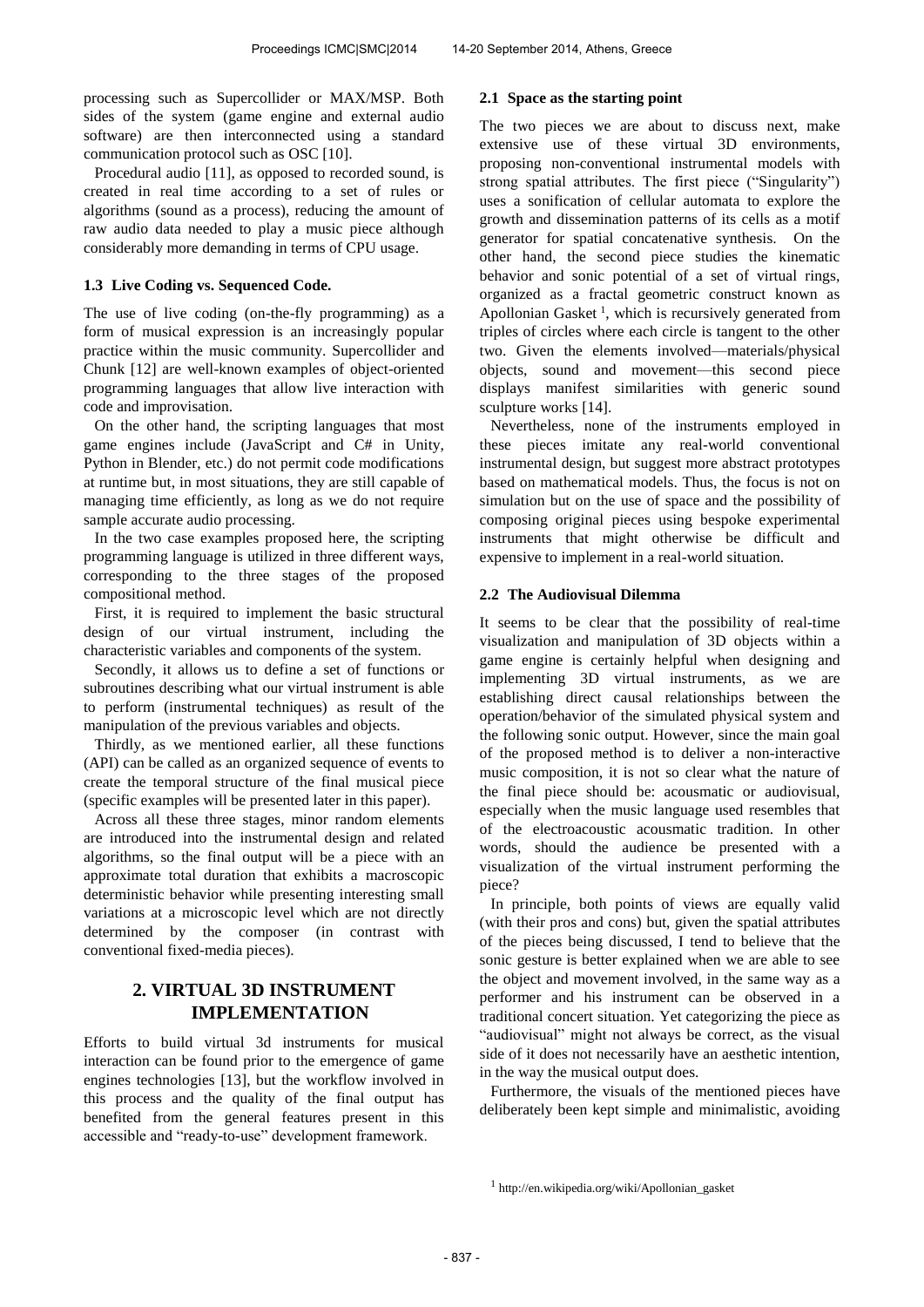unnecessary elements not related with the sonic mechanisms and reinforcing the original musical concept.

#### **2.3 Audio Sources and Spatialization**

One of the advantages of using game engines to play sound materials is that the number of final audio channels is not fixed, not even needs to be considered during the compositional process. Consequently, spatialization is mostly based on the movement and positions of virtual objects (audio-sources) in the 3D virtual environment. Therefore, sounds are automatically panned by the builtin spatial audio engine according to the current loudspeaker setup and the audio-listener object position (also included in the scene). Once the piece is completed, we are able to switch the desired multichannel output configuration from a list of available options, usually including stereo, quadraphonic, 5.1 and 7.1 surround.

Alternatively, if we decide to integrate an external audio engine, such as one of the previously discussed, this spatial functionality is lost and needs to be reimplemented. The solution considered in one the mentioned examples (Apollonian Gasket) is to translate Unity's Vector3 positions (x,y,z) into angular positions  $(r, \theta)$  and send this data to Supercollider where sounds can be panned into any speakers array using VBAP [15]. The downside of this approach is that our piece will no longer work as a single standalone application but it will depend on external software to play our sounds. This is, however, a distribution issue and not a compositional one.

# **3. SINGULARITY: SONIC AUTOMATA**

A sonic implementation of a cellular automaton is presented along this piece<sup>2</sup>, consisting in an orthogonal grid of square cells (represented as cubes) that "live or die" according to a given set of rules known as Game of Life [16].



**Figure 1**. Screenshot of cellular automata in Singularity

The rules are quite simple but powerful enough to originate complex emergent phenomena. The originated shapes and patterns depend on the initial configuration of

the automaton and evolve over time (using discrete time intervals/ steps) spreading across the different areas of the grid (see Figure 1). This behavior is particularly interesting from a compositional point of view, since it exhibits "life form" characteristics: growth, decline, chaos-order alternation, etc., which are structurally suitable for a musical discourse.

Also, the dynamic spatial dissemination of the living cells can be used to generate spatialization motifs within a surround loudspeakers configuration. In this case all sounds are played within Unity using the default audio engine.

## **3.1 Sonification of the Cellular Automaton**

In order to translate the successive cells states into sonic gestures, an array of very short audio samples (<100ms) dissected from original recordings at the Museum of Science and Industry of Manchester, was used. Then, a piece of JavaScript code selects a random sample and plays it whenever a new cell comes to live. This sound is played at the cell's position, contributing to the surround sonic image perceived from the point of view of the audiolistener object at the center of the scene.

The rapid concatenation of micro-samples across a bidimensional space produces a macroscopic textural effect that can be categorized as a form of spatial concatenative synthesis, as long as the evolution rate is fast enough; although sometimes this rate is also kept relatively low and variable, favoring the apparition of distinct rhythmic patterns.

### **3.2 Software Control Interface**

A number of variables are defined in the automaton's code, so we can modify its properties and state; for example: size (number of cells in the grid), initial density (how many cells are likely to be alive on start), initial area (size of the sub-grid where cells can be initially instantiated), pitch-shift (option to slightly detune audio samples), random-volume, random-rate, etc.

All the cells are initially disabled (dead state) but we can activate them from the main sequence script using the cell "state" property as follows:

```
var automaton_A: GameObject; 
function Awake(){ 
       //Reference to the control script in the A automaton 
       a = automaton_A.GetComponent(Automata); 
} 
function Start(){ 
       a.rate=0.1; 
       a.state[10,12]=true; 
       a.state[11,13]=true; 
       a.state[9,13]=true; 
}
```
The previous example would initiate a particular automaton configuration, which would evolve under the given rules (on a separate script) until a stationary state is achieved or all the cells are dead. As we can observe, the reference to the corresponding cell is provided by its (x,y)

 $2$  Recording of the piece available at http://vimeo.com/79344883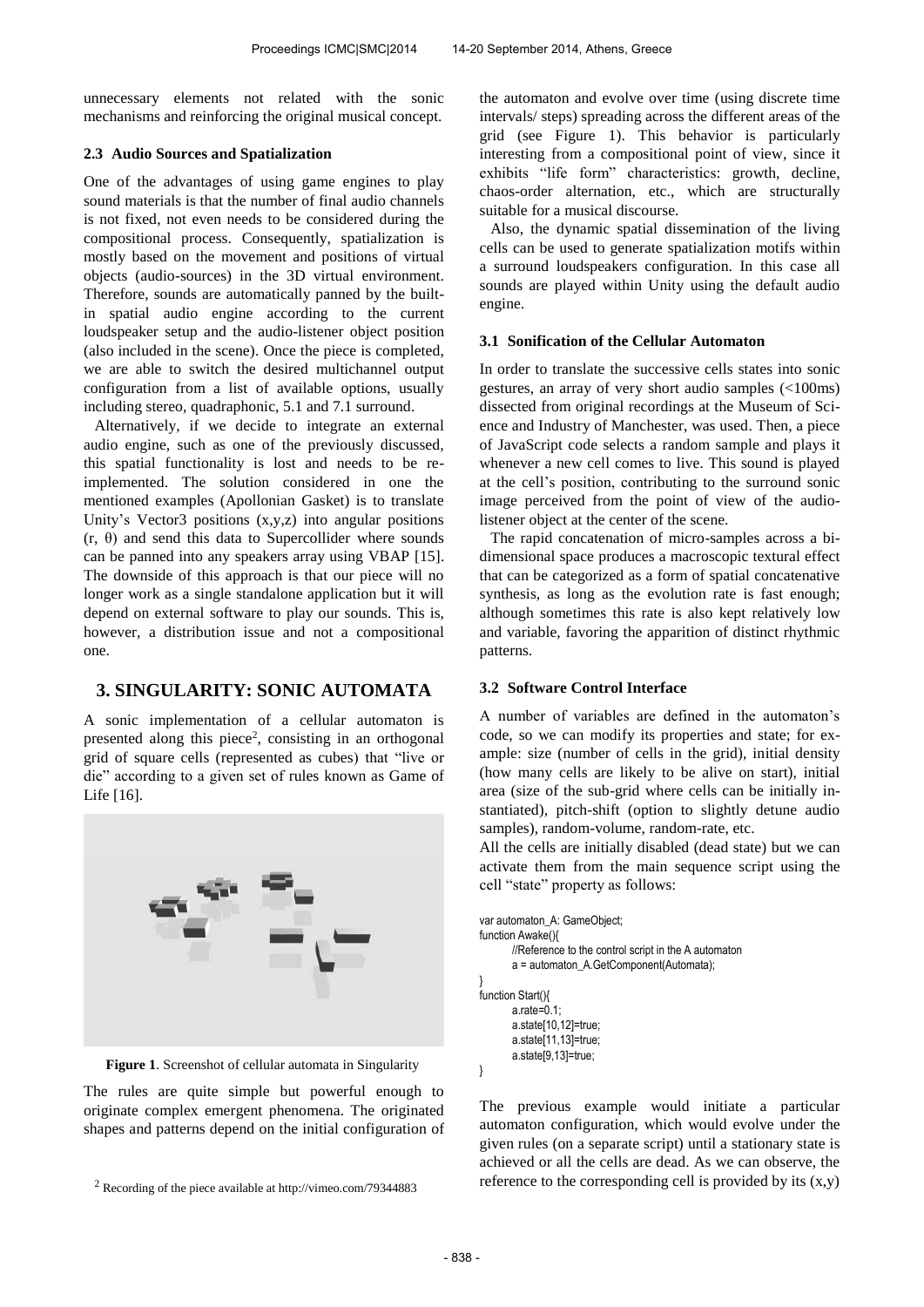position in the grid (bi-dimensional array) while other properties can also be modified here.

In addition, specific functions are also created as methods to control the automaton's behavior, particularly, tempo related functions such as Accelerando, Ritardando, etc. The evolution rate (time between consecutive steps) can be fixed or randomly selected between a minimum and maximum rate. The next example shows a routine that progressively changes these values over a given period of time:

```
function ChangeRate(targetMin:float,targetMax:float,seconds:float){ 
  var t = 0.0;
   var currMin= minRate; 
   var currMax= maxRate; 
  while (t \le 1.0) {
      t += Time.deltaTime/seconds; 
     minRate = Mathf.Lerp(currMin,targetMin, Mathf.Lerp(0.0, 1.0, t));
      maxRate = Mathf.Lerp(currMax,targetMax, Mathf.Lerp(0.0, 1.0, t)); 
      yield; 
   } 
}
```
#### **3.3 Creating the final sequence**

Once the instrument with its custom control interface is ready, we need to select a number of automata configurations as possible candidates for the final sequence, taking in consideration their musical potential and functionality within our piece. This process is analogous to the act of selecting sound materials for an acousmatic piece, although we are now working with shorts space-timbre motifs generated by virtue of the fast concatenative action of our cellular automata.

The sequence is possible thanks to several time related instructions such as the yield instruction of the Unity scripting language. For instance, if we need to wait 1.5s before a new motif is generated, it is just a matter of typing the following line:

#### yield WaitForSeconds(1.5);

Using a while statement, it is also possible to link two events so the second one will only take place once a certain condition involving the first event is met. For example:

```
//automaton A is ritardando 
//Wait until its minimum rate is above 0.85 
while (a.minRate<0.85){ 
   yield; //Wait 1 frame 
} 
//Play motif in automaton B 
automata_B.SetActive(true); 
b.state[1,1]=true; 
b.state[1,2]=true 
b.state[3,2]=true; 
//etc.
```
Other subroutines are also created when multiple code threads need to run in parallel, facilitating the operation of simultaneous automata within our scene from a single master script (sequencer).

# **4. APOLLONIAN GASKET: A VIRTUAL SOUND SCULPTURE**

As we mentioned earlier, this second case example explores the kinematics of a set of rings geometrically arranged as an Apollonian Gasket. This mathematical object was chosen not just because of its spatial characteristics, but also because of its simplicity and recursive elegance. Moreover, the kinematic model of the rings movement has multiple similarities with a popular sound toy known as Euler's Disk<sup>3</sup> and also resembles the natural behavior of a spinning coin.



**Figure 2**. Spatial distribution of the Apollonian Gasket

The original Gasket is a bi-dimensional object as we can see in Figure 2, but it has been extended for this piece<sup>4</sup> into a third vertical dimension, in order to allow a richer kinematic experience (see Figure 3).



**Figure 3**. Screenshot of the 3D Apollonian Gasket Virtual Instrument.

3 http://www.youtube.com/watch?v=ug2bKCG4gZY

4 Recording of the piece available at http://vimeo.com/83995079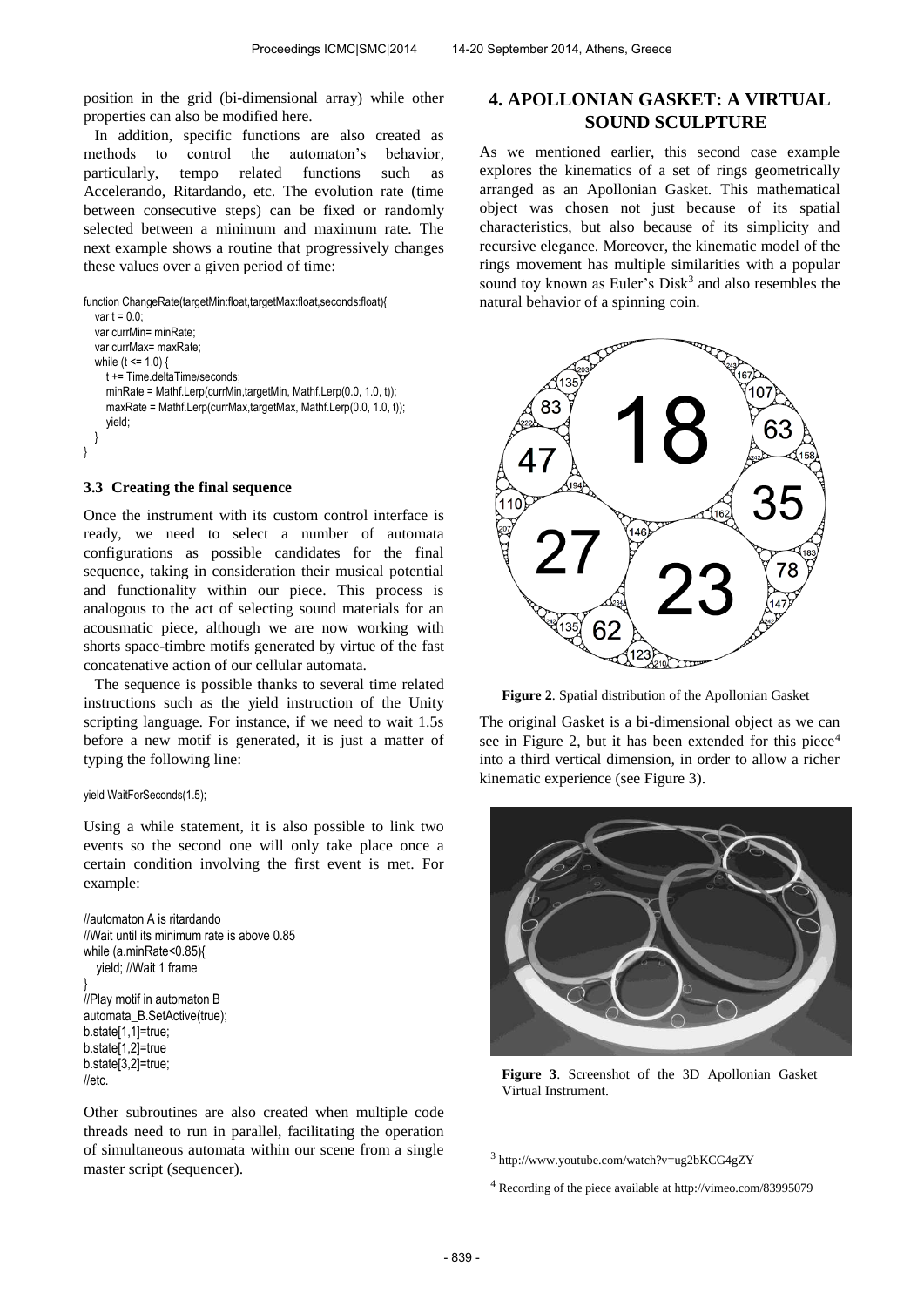}

Given that the curvatures of the component rings are being used as a variable to feed sound parameters, I opted for an asymmetric shape given by the initial values 18, 23 and 27, thus avoiding excessive regularity and repetition.

#### **4.1 Sonification of Kinematic Data**

Audio is generated procedurally, in real time, using synthesis techniques that respond to specific changes in physical variables in the virtual objects (rings).

These objects are animated using a custom Unity script and the consequent kinematic data is sent to an external audio engine (Supercollider) via OSC<sup>5</sup> messages. Again, this approach permits a tight interconnection between the visual and sonic elements of the piece, since audio-video synchrony is nearly perfect and the movement/gesture of the virtual object can be effectively translated into sound.

The algorithms used in Supercollider include different types of synthesis such as Physical Modelling, FM/AM or Granular Synthesis and the input variables used to feed these generators include: ring curvature, tilt, rotation speed, precesion speed, collision strength, horizontal angular position (azimuth), etc.

One of the advantages of this kind of procedural sound generation is, for instance, the high number of sound variations that can be achieved with very light algorithms. For example, the .scd file used by SuperCollider to generate all the sounds in this piece, despite it contains more than 1500 lines of code, it only weights 30Kb (plus another 30Kb on the Unity scripting side). Also, these sonic variations are responsive and necessarily linked to the virtual object's kinematic variables, while a similar complex response using raw recorded audio would take a considerably larger amount of data.

#### **4.2 Control Interface**

}

Similarly to how we did in the first case example (Singularity), we need some kind of software interface to regulate the mechanics of the proposed instrument.

The system suggested is now based on an "energy" variable that determines the kinematic state of the rings. Then, we can introduce energy variations by calling the following function (C#):

IEnumerator ChangeEnergy (GameObject ring, float targetEnergy,

```
float seconds){ 
            float t = 0.0F:
            var precesion = ring.GetComponent<Precesion>();
            float currentEnergy = precesion.energy; 
            while (t \le 1.0F) {
                         t += Time.deltaTime/seconds; 
                         precesion.energy= 
                         Mathf.Lerp(currentEnergy,targetEnergy,
                         Mathf.Lerp(0.0F, 1.0F, t)); 
                         yield return 0; 
            }
```
However, before any energy is introduced into the system, the multiple rings need to be initialized, both in Unity and SuperCollider. For example (Unity code):

```
public void StartRotor(){
```
arcTan = Mathf.Atan(transform.position.x/transform.position.z);

```
//Surround Panning 
if(transform.position.z>=0){ 
            azimut = (arcTan*180/Mathf.PI); 
}else{ 
             if(transform.position.x>=0){ 
                         azimut = 180 + (arcTan*180/Mathf.PI); 
            }else{ 
                         azimut = (arcTan*180/Mathf.PI)-180; 
            } 
} 
//Send OSC Messages 
List<object> values = new List<object>();
values.AddRange(new object[]{curvature, azimut}); 
OSCHandler.Instance.SendMessageToClient("SuperCollider", 
"start"+curvature.ToString(),values); 
rotorSynth=true;
```
The previous functions can obviously be reused as many times as needed from the master sequence script:

*aro18.GetComponent<Precesion>().StartRotor(); StartCoroutine(ChangeEnergy(aro18,10.0F,5.0F));* 

These are just two example of the Apollonian Gasket API functionality, but a number of other methods can also be called to easily modify any required property.

#### **4.3 Instrumental Techniques**

The Apollonian Gasket instrument presents at least three distinctive timbres, depending on the characteristic movements/behaviour of the rings in 3D space, namely:

**a)** Rotation. Circular movement around the ring's main symmetry axis (Figure 3).



**Figure 3**. Rotation movement

5 Using UnityOSC (https://github.com/jorgegarcia/UnityOSC)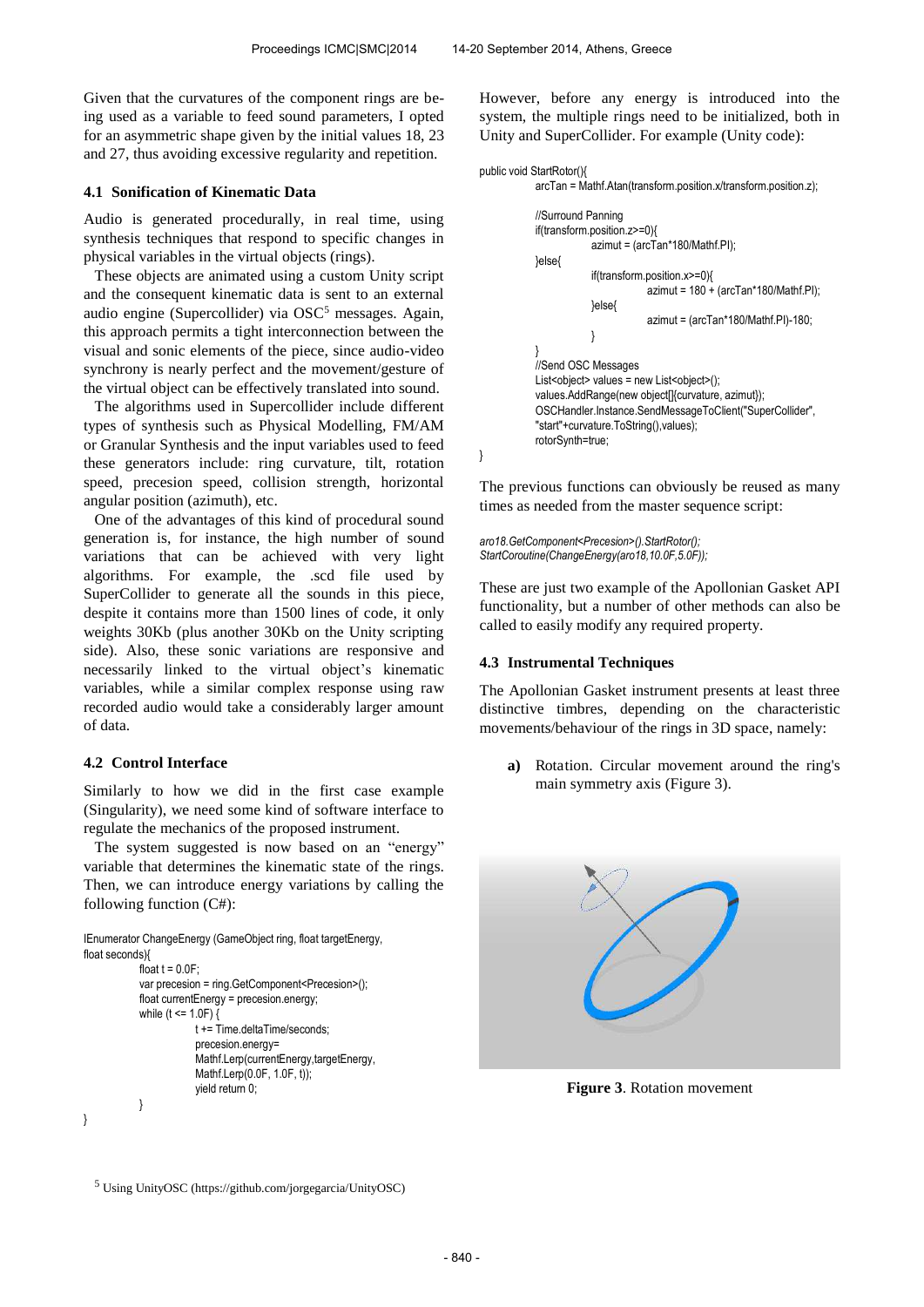**b**) Precesion. Changes in the orientation of the rotational axis around a vertical axis (secondary rotation). Rotation and precesion speeds are often related (Figure 4) and the consequent movement is translated into sound using realtime noise filtering and recursive modulation techniques in SuperCollider.



**Figure 4**. Precesion movement

**c)** Collision. A small percussive element is sometimes attached to the ring in a way that it will hit the floor at intervals, producing a collision sound as a consequence of the rotation/precesion movement (see Figure 5). In that case, the ring's tilt angle and the relative velocity of the collision can be used to feed several input parameters of an associated physical modelling synthesizer (Karplus-Strong UGen). Furthermore, the contact points generated by the physics engine provide the necessary vector data to position our collision sound using VBAP (see Section 2.3).



**Figure 5**. Collision gesture

#### **4.4 Spatialization and Sound Diffusion**

The geometrical distribution of the rings, according to the mathematical fractal structure, provides a quasisymmetric layout with three main groups of rings placed on the Front-Left, Front-Right and Rear-Center (see Figure 6). The audio listener is then placed at the approximate centre of the set (ring146), providing an optimal listening position that can later be reproduced in the concert hall when playing the piece in a multichannel speakers setup (e.g. MANTIS<sup>6</sup> system). Every sound event is panned in Supercollider using the VBAP object, allowing for azimuth and elevation data on any array of speakers. This approach reinforces the original idea of channel independent composition where sound objects are spatialized in virtual space, regardless of the final number of output channels.

Furthermore, the Apollonian Gasket presents a sort of inside-outside separation given by the three original tangent circles, as all remaining circles will either be inside or outside of these three circles. The inner set is considerably smaller in size but has the same number of rings and similar spatial distribution as the outer set. This in/out characteristic can be easily used to create two separate multichannel buffers or stems (e.g. 4+4) and send them to different groups of speakers in the sound diffusion system (close vs. distant speakers) allowing for further exploration and manipulation of the piece during the live concert performance [17].



**Figure 6**. Spatial distribution of the Apollonian Gasket

## **5. CONCLUSIONS**

Subsequent analysis of the ideas and techniques proposed in these two works seem to suggest that all the usual phases of music creation (e.g. instrument design/implementation, exploration of instrumental techniques, performance and composition) are also present within a game-engine environment and can be formalized using a programming language. This is indeed one more example of the existing virtualization trend that can be observed in many other disciplines; usually driven

<sup>6</sup> www.novars.manchester.ac.uk/mantis/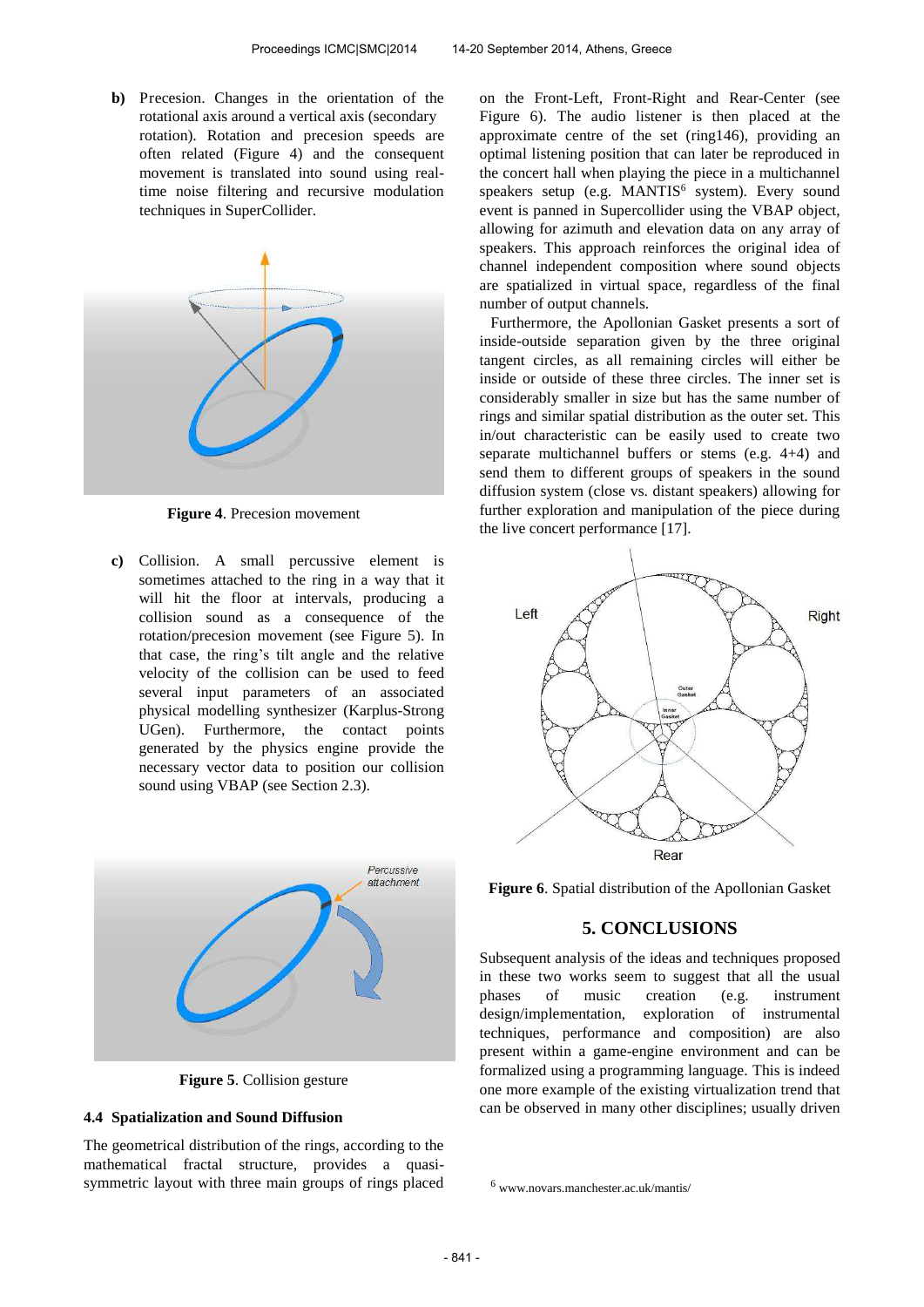by economic factors, but focused here on extending the limits of musical expression.

We can also appreciate how real-time procedural sound generation is not necessarily linked to interactive media but may also be adopted for compositional purposes, for example, when a fixed macroscopic output is pursued while maintaining a certain degree of microscopic randomness or organic behaviour. Using code to organize our sound-generating processes (in contrast with traditional DAW timelines) has proven to be an effective way to achieve this goal, as it permits a flexible implementation and reinterpretation (playback) of these functions.

 On the other hand, by extending our notion of space to the virtual domain, we have been able to explore sonic gesture as a result of simulated physical actions and spatial distribution/dissemination models that can be consolidated as viable 3D virtual musical instruments.

The complexity and level of detail of the processes involved are only limited by the actual processing speed of our CPU/GPU, but it is also possible to use separate networked machines for specific tasks (e.g. physics engine vs. audio engine) when the proposed model requires more processing power.

## **6. FUTURE WORK**

By the time of writing this paper, all live performances of these pieces have been carried out in a concert hall using multiple loudspeakers and a conventional projection system (large screen at the stage). The most important limitation of this approach is that it requires some effort from the audience in order to apprehend the proposed correspondence between the visual on-screen space and the aural concert hall space. For example, for the perspective view displayed in Figure 1 and 3, objects rendered at the top of the screen would normally be played from the front loudspeakers, while objects at the bottom of the screen would be played from the rear ones (anything in-between is panned accordingly). Therefore, we find a physical separation between both spaces which is only overcome thanks to the listener's intuition and imagination.

As an optimal future solution, a fully immersive visual system such as Oculus  $Rift<sup>7</sup>$  could be adopted. The transition to this new technology should be quite straight forward given that the game engine used for these pieces (Unity) has already been tested with this kind of hardware. Such an approach would be compatible with the current system using loudspeakers and VBAP panning, but alternative audio rendering methods based on binaural or Ambisonics techniques might also be considered.

#### **7. REFERENCES**

- [1] "Unity3D", [http://unity3d.com/.](http://unity3d.com/) Last accessed March 2014.
- [2] "Blender.org". [http://www.blender.org.](http://www.blender.org/) Last accessed March 2014.
- [3] I.Bukvic, "Using gaming engine for virtual prototyping and impact assessment of complex interactive art installations", in Proceedings of the International Computer Music Conference, Huddersfield, UK, 2011.
- [4] A.Dolphin, A. "Compositional Applications of a Game Engine", in Proceedings of the Games Innovations Conference (GIC), London, UK, 2009, pp. 213-222.
- [5] R.Hamilton, "UDKOSC: An immersive Musical Environment", in Proceedings of the International Computer Music Conference, Huddersfield, UK, 2011.
- [6] R.Climent, http://acousmatic.org. Last accessed March 2014.
- [7] A.Dolphin, "Cyclical Flow: Spatial Synthesis Sound Toy as Multichannel Composition Tool", in Proceedings of the International Computer Music Conference, Ljubljana, Slovenia, 2012.
- [8] A.Dolphin, "SpiralSet: A Sound Toy Utilising Game Engine Technologies", in Proceedings of the International Conference on New Interfaces for Musical Expression (NIME), Pittsburgh, USA, 2009, pp. 56-57.
- [9] "SuperCollider", http://www.audiosynth.com/. Last accessed March 2014.
- [10] M.Wright, A.Freed, "Open Sound Control: A New Protocol for Communicating with Sound Synthesizers", in Proceedings of the International Computer Music Conference, Thessaloniki, Greece, 1997.
- [11] A.Farnell, "An introduction to procedural audio and its application in computer games", available online at [http://obiwannabe.co.uk/html/papers/proc](http://obiwannabe.co.uk/html/papers/proc-%20%20%20audio/proc-audio.html)[audio/proc-audio.html,](http://obiwannabe.co.uk/html/papers/proc-%20%20%20audio/proc-audio.html) 2007. Last accessed March 2014.
- [12] G.Wang, P.R.Cook, "On-the-fly Programming: Using Code as an Expressive Musical Instrument" in Proceedings of the International Conference on New Interfaces for Musical Expression (NIME), Hamamatsu, Japan, 2004.
- [13] A.Mulder, S. Fels, K. Mase, "Design of Virtual 3D Instruments for Musical Interaction", in Proceedings *of Graphics Interface '99*, Kingston, Canada, 1999, pp.76-83.
- [14] J.Grayson. Sound sculpture: a collection of essays by artists surveying the techniques, applications,

<sup>7</sup> http://www.oculusvr.com/